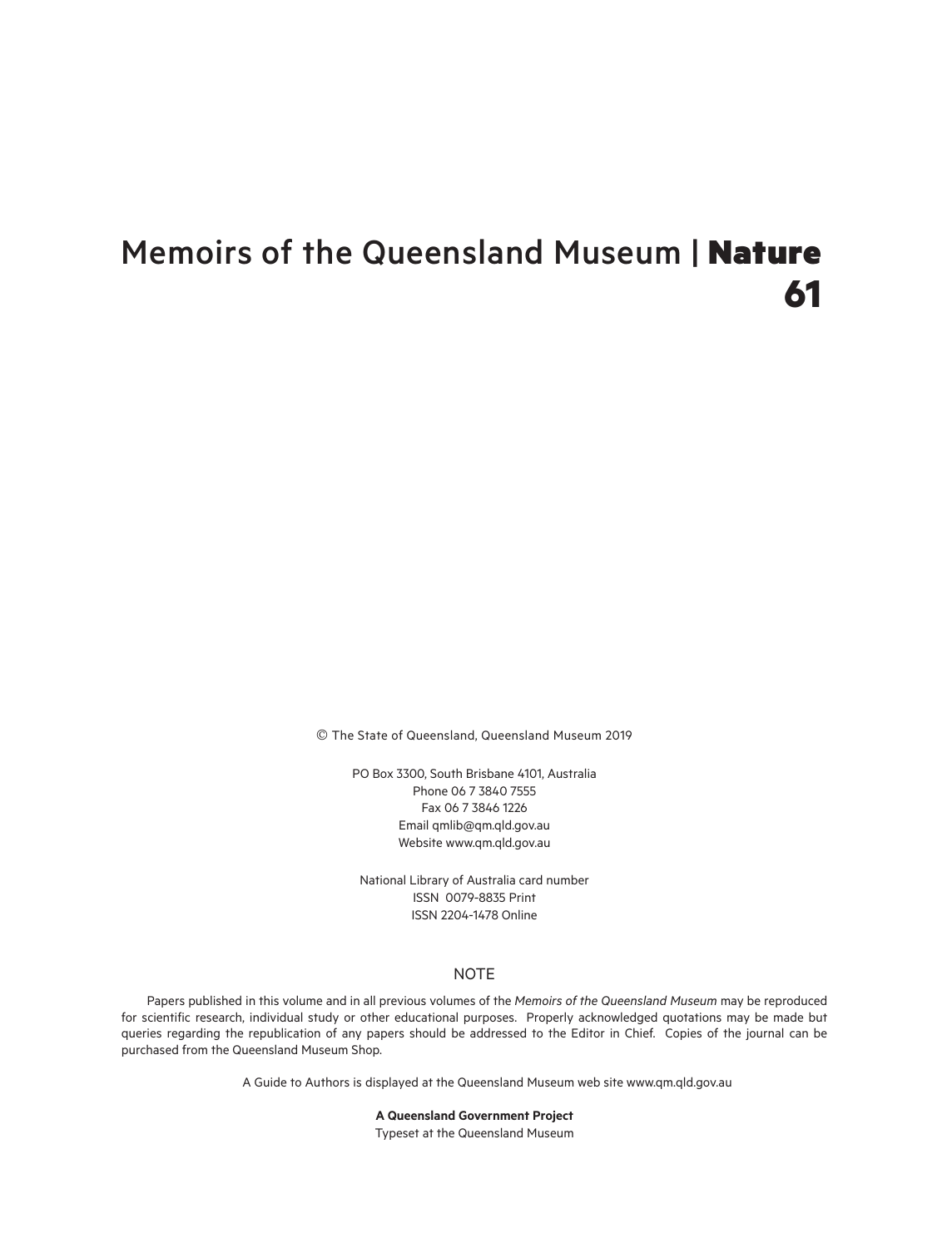# **Current status of the genera** *Karma* **and** *Magmellia* **Wells, 2009 (Scincidae: Lygosominae: Sphenomorphini), with a morphological character to distinguish the two genera.**

#### Glenn M. SHEA

Sydney School of Veterinary Science, B01, Faculty of Science, University of Sydney NSW 2006, Australia and Australian Museum Research Institute, Australian Museum, 1 William St, Sydney NSW 2010.

https:/doi.org/10.17082/j.2204-1478.61.2019.2018-03

LSID urn:lsid:zoobank.org:pub:F7DDB03D-4CEE-4D6E-92A4-5E64013EE8C2

Citation: Shea, G.M. 2019. Current status of the genera *Karma* and *Magmellia* Wells, 2009 (Scincidae: Lygosominae: Sphenomorphini) with a morphological character to distinguish the two genera. *Memoirs of the Queensland Museum – Nature* 61: 187–191. ISSN 2204-1478 (Online), ISSN 0079-8835 (Print). Accepted: 24 April 2018. First published online: 24 September 2019.

#### **ABSTRACT**

Recognition and distinction of the scincid genera *Karma* and *Magmellia*, also cited in the literature under their respective junior synonyms *Silvascincus* and *Tumbunascincus*, have been largely based on genetic evidence, with only minor features of coloration reported to distinguish them. The monotypic *Magmellia* can be morphologically distinguished from the two species of *Karma* by the overlap pattern of the temporal scales (lower secondary temporal overlapping upper secondary temporal), a character state not previously reported for *Magmellia*. <sup>1</sup> Karma, *Magmellia, Silvascincus, Tumbunascincus*, *Scincidae*, *Queensland, systematics, scalation.*

Wells (2009) erected the genera *Karma* and *Magmellia* for three species of medium-sized rainforest skinks from eastern Australia, *Lygosoma murrayi* Boulenger, 1887, *Lygosoma* (*Hinulia*) *tryoni* Longman, 1918 and *Sphenomorphus luteilateralis* Covacevich & McDonald, 1980, that had previously been considered to represent a single monophyletic species group, the *Eulamprus murrayi* group (Greer 1989; Sadlier 1998; O'Connor & Moritz 2003).

The recognition of these two genera followed broader phylogenetic analyses of sequence data by Skinner (2007) that showed that the *E. murrayi* species group, though previously considered monophyletic within a polyphyletic genus *Eulamprus* (O'Connor & Moritz 2003) was paraphyletic with respect to seven other species of elongate-bodied sphenomorphin skinks that had previously been assigned to the monotypic genera *Saiphos* and *Coggeria*, and two more speciose genera, *Coeranoscincus*  and *Ophioscincus*. Of the species previously

ascribed to the *Eulamprus murrayi* species group, *murrayi* was recovered as sister to the lineage consisting of *Coeranoscincus*, *Coggeria*, *Ophioscincus* and *Saiphos*, with *luteilateralis*  further distant (Skinner 2007 did not include *tryoni* in his analyses). On mitochondrial data (12S rRNA, 16SrRNA, ND4 and adjacent tRNAs), *luteilateralis* was sister to *murrayi* + the other four genera, but further distant when a nuclear intron (ATP synthetase-β subunit) was included in the analysis. Skinner *et al*. (2013) added data from three more nuclear genes (*c-mos*, LDLR and PTPN12), and recovered *luteilateralis* as sister to two clades, one of *murrayi*  and *tryoni*, the other of *Coeranoscincus*, *Coggeria*, *Ophioscincus* and *Saiphos*, similar to the mitochondrial tree of Skinner (2007). An outgroup relationship of *luteilateralis* to *murrayi +* and *tryoni* was also recovered by O'Connor and Moritz (2003) using the mitochondrial 16S rRNA segment, although they did not include the elongate-bodied taxa in their analysis. Pyron *et al*. (2013), using the sequence data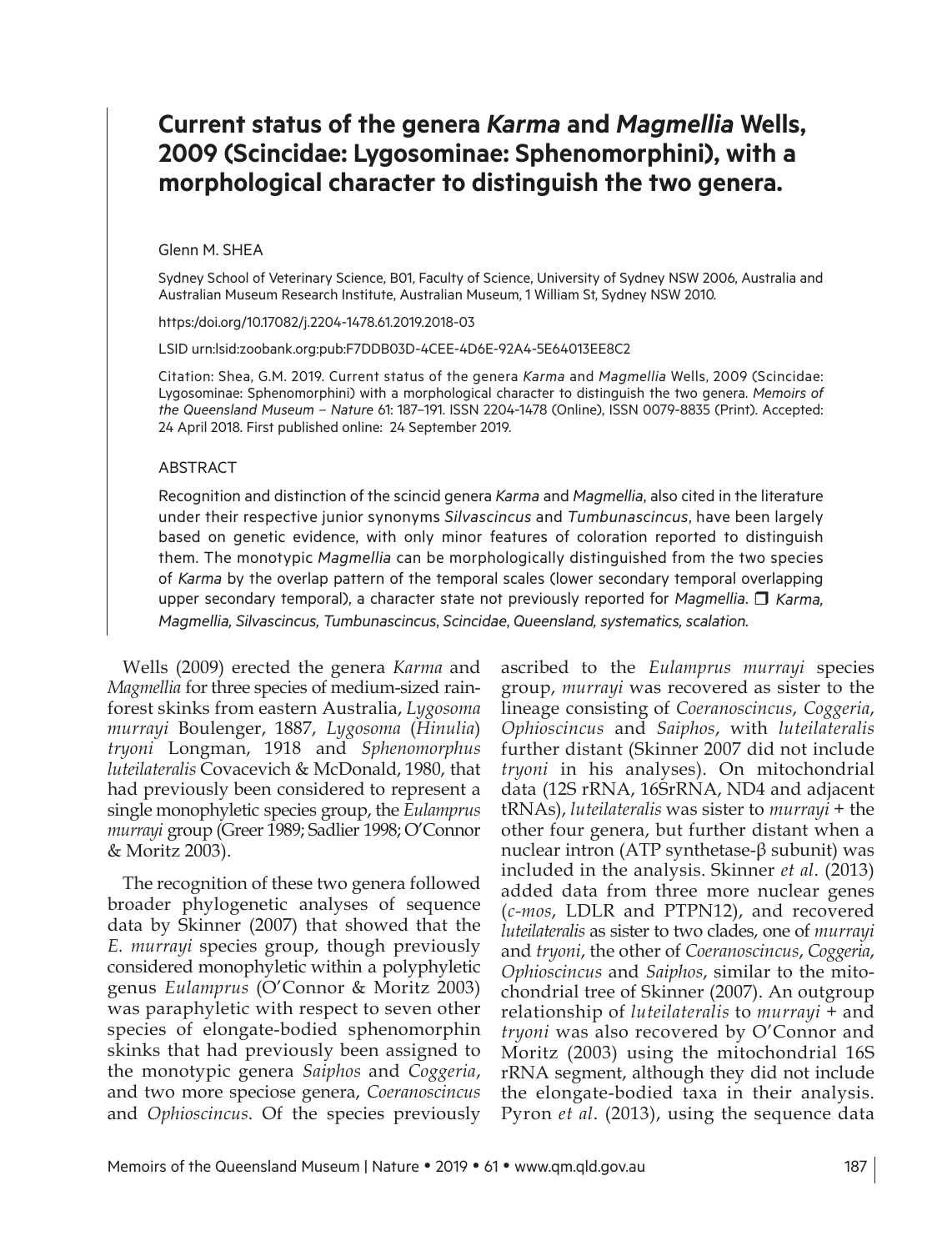from the previous studies, were unable to recover a similarly paraphyletic *Eulamprus murrayi* species group, but did again identify *luteilateralis* as the sister to *murrayi* and *tryoni*, with *Saiphos*, *Coeranoscincus*, *Coggeria* and *Ophioscincus* as a single lineage that was sister to these three species. Hence, although using different genes and/or different analyses of the data, all genetic studies agreed that *luteilateralis*  was outside the sister-pair of *murrayi* and *tryoni*, disagreeing as to how far distant it was placed (i.e., whether the three species represented a monophyletic group, or a paraphyletic group).

Skinner *et al*. (2013), either overlooking the previous naming of the genera *Karma* (for *murrayi*  and *tryoni*) and *Magmellia* (for *luteilateralis*) by Wells (2009), or intentionally ignoring those names, following the proposal of Kaiser *et al*. (2013) to ignore post-2000 names established by Wells in his privately-published papers, created the two generic names *Silvascincus*  and *Tumbunascincus* for the same two generic concepts respectively. Most recent national and regional field guides have used the generic epithets *Karma* and *Magmellia* (Cogger 2014; Wilson 2015, 2016; Wilson & Swan 2017; Swan *et al*. 2017).

The diagnoses of the two genera by both Wells (2009) and Skinner *et al*. (2013) were extremely limited. Comparison of the generic diagnoses of *Karma* and *Magmellia* by Wells (2009) reveals that they were putatively distinguished by number of midbody scales (28–36 *vs* 36–42), and relative limb length (for *Magmellia*, "welldeveloped pentadactyl limbs, that strongly overlap when adpressed (much more so than in *Concinnia* or *Karma*)"). The remaining character states presented are the same for both genera. However, of these purported characters, the number of midbody scales is nondiagnostic, as *Karma tryoni* has 38–42 midbody scales (Sadlier 1998), and covers the range of variation observed in *Magmellia*. The claim of differences in limb length between the genera is not supported, nor are there any observations in the literature for *M. luteilateralis*. I have some data on hindlimb length for *M. luteilateralis* (hindlimb length/ snout-vent length 38.5–45.3%, mean =  $41.6\%$ ,  $n = 10$ ), which shows almost complete

overlap with *K. murrayi* (34.3–43.3%, mean = 38.7%, n =13) and *K. tryoni* (36.5–44.6%, mean = 40.7%, n =14) as provided by Sadlier (1998). Wells (2009) did not specifically justify recognising two genera from within what he had previously considered in the same paper to be a single species group.

Similarly, the diagnoses of both *Silvascincus*  and *Tumbunascincus* by Skinner *et al*. (2013) cite two shared scalation synapomorphies reported by previous authors (Greer 1989; Sadlier 1998; O'Connor & Moritz 2003; Wells 2009) for the entire *murrayi* species group within *Eulamprus*  in its former broad sense: the postmental scale contacting only a single infralabial on each side, and the third pair of chin shields separated by five scales, together with a third character (visceral fat bodies absent) that is true of most Australian members of the Sphenomorphini (Greer 1986), being present only in *Concinnia* and *Gnypetoscincus*  (I confirm they are also present in *Nangura*, which has been recovered on genetic grounds as part of *Concinnia* (O'Connor & Moritz 2003; Skinner et al. 2007; 2013; Pyron et al., 2013)). Hence, these three characters do not distinguish *Silvascincus* and *Tumbunascincus*  from each other. A fourth diagnostic character cited for *Silvascincus*, "pale to bright yellow ventral colouration" lacked any contrasting character state for *Tumbunascincus*, and the fourth diagnostic character for *Tumbunascincus*  "lateral surfaces between forelimb and hind limb bright orange with small white spots", lacked any contrasting character state for *Silvascincus*.

While the description of *Sphenomorphus luteilateralis* by Covacevich and McDonald (1980) reports the ventral colour of preserved species as white, and a white venter is also mentioned by Wilson and Knowles (1988) and Cogger (2014), live individuals have yellow to orange bellies, more yellow in females, more orange in males and approaching the orange lateral colour (S. Eipper, pers. comm., individuals from near Mt Dalrymple). A photograph of an unsexed individual also shows a pale yellow belly (E. Budd, pers. comm.). This character therefore cannot be used as to distinguish between these two genera. The lateral colour pattern for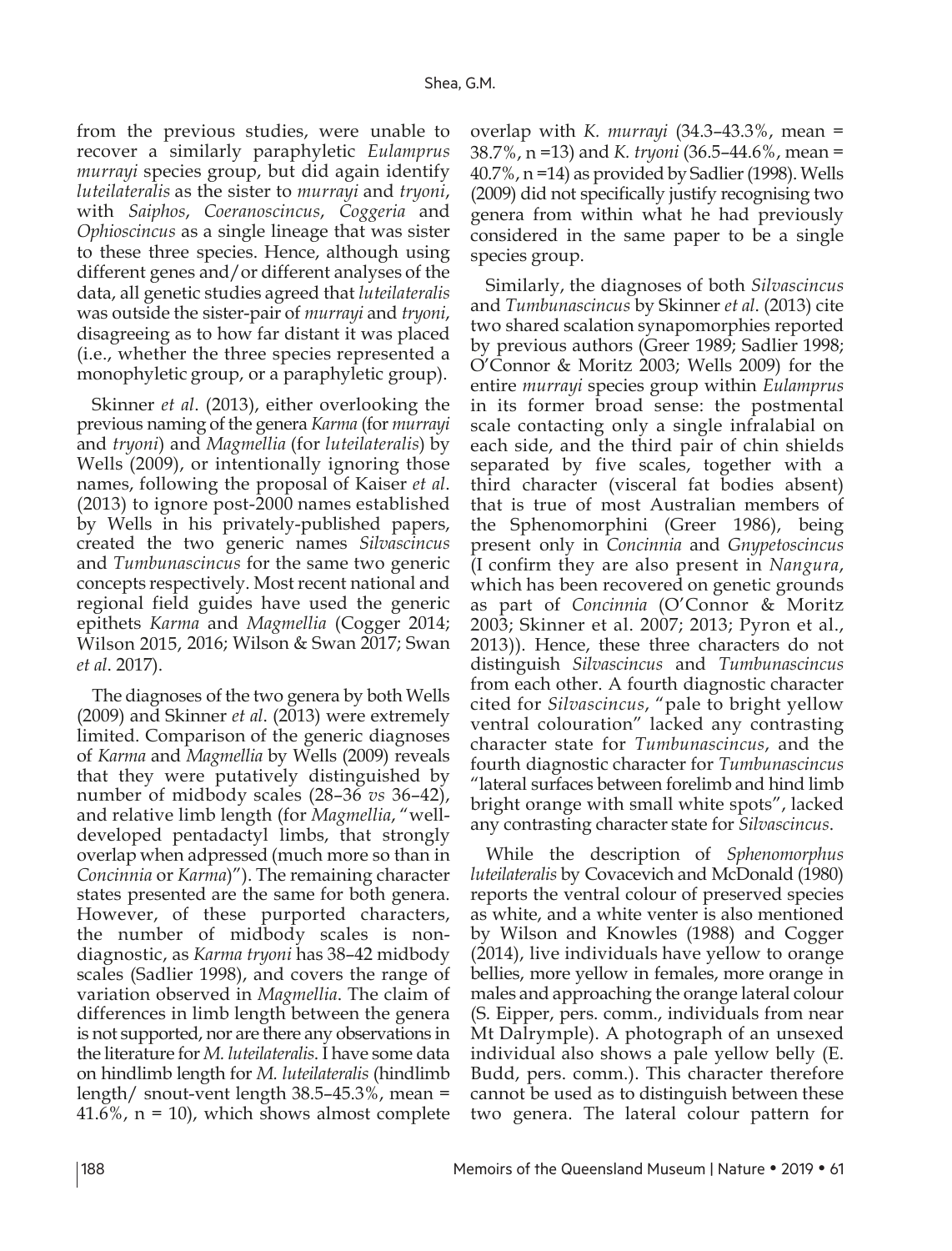*Magmellia* (=*Tumbunascincus*) is very similar to that of *Karma* (=*Silvascincus*): both consist of numerous tiny, dark-edged pale flecks (white to blue-white) on a darker ground colour, and both possess a dark supra-axillary blotch. The main difference is in the ground colour of the flanks – more orange/yellow in *Magmellia*, and more grey/blue in *Karma*, although *K. murrayi*  also possesses larger yellow spots on the dark ground.

Despite the lack of any obvious differences between the genera in the literature, there is one scalational character, not previously mentioned for either genus, that does distinguish them. In both species of *Karma* (bilaterally in 142/145 *K*. *murrayi* examined, and unilaterally in the other three individuals; bilaterally in all nine *K*. *tryoni*), the lower secondary temporal is overlapped by the upper secondary temporal, as in most skinks. However, in *Magmellia luteilateralis*, the lower secondary temporal typically overlaps the upper secondary temporal (Fig. 1). Of 24 specimens of this species examined, this state is present bilaterally in 20, and unilaterally in the remaining four. The character state is also visible in photographs of live individuals by Wilson and Knowles (1988), Ehmann (1992), Fyfe (2008), Cogger (2014), Wilson (2015), and Wilson and Swan (2017).

Greer and Shea (2003) called attention to the importance of this character in sphenomorphin skinks. Among the other genera related to *Magmellia* (based on the genetic analyses of Skinner *et al*. 2013), the lower secondary temporal scale overlaps the upper secondary temporal scale only in *Coeranoscincus reticulatus*  and *Coggeria naufragus* among the ingroup taxa (lower secondary temporal overlapped by upper secondary temporal in *Saiphos*, *Ophioscincus*  and *Coeranoscincus frontalis*; Greer 1983; Greer & Cogger 1985; Couper *et al*. 1996), while in the first outgroup, (*Nangura* (*Gnypetoscincus*  (*Concinnia*))), it is present in *C. martini* and *C. frerei*, but not in *C. brachysoma*, *C. sokosoma*, *C. tenuis* or *C. tigrina* (Greer 1992; pers. obs. for *C. tigrina*). *Nangura* and *Gnypetoscincus* have multiple small temporal scales (Greer 1989; Covacevich *et al*. 1993), and the homologies of these are uncertain. *Concinnia amplus*, a species of



FIG. 1. Lateral views of heads of *Magmellia luteilateralis* (Australian Museum R113928) (top) and *Karma murrayi* (Australian Museum R6485, holotype of the synonym *Lygosoma* (*Hinulia*) *tenuis intermedius*) (bottom). Scale bars = 5 mm. The lower and upper secondary temporal scales are indicated by L2 and U2 respectively.

uncertain affinities to the other *Concinnia* species, with its position with respect to *Gnypetoscincus*  and *Nangura* varying in different genetic analyses (Skinner 2007; Skinner *et al*. 2013) also shows fragmentation and duplication of the temporal scalation, but each secondary temporal overlaps the one below it (Shea pers. obs.).

Greer and Shea (2003) considered the character state of the lower secondary temporal scale overlapping the upper secondary temporal to be apomorphic within the Sphenomorphini, but it has evolved multiple times within that tribe, and given its occurrence in multiple species and genera closely related to *Karma* and *Magmellia*, it is not possible to definitively assign polarity to the character state in *Magmellia*. It does, however, serve as a morphological diagnostic character to differentiate the genus from *Karma*.

I also make a correction to the previous literature on these species. Covacevich and McDonald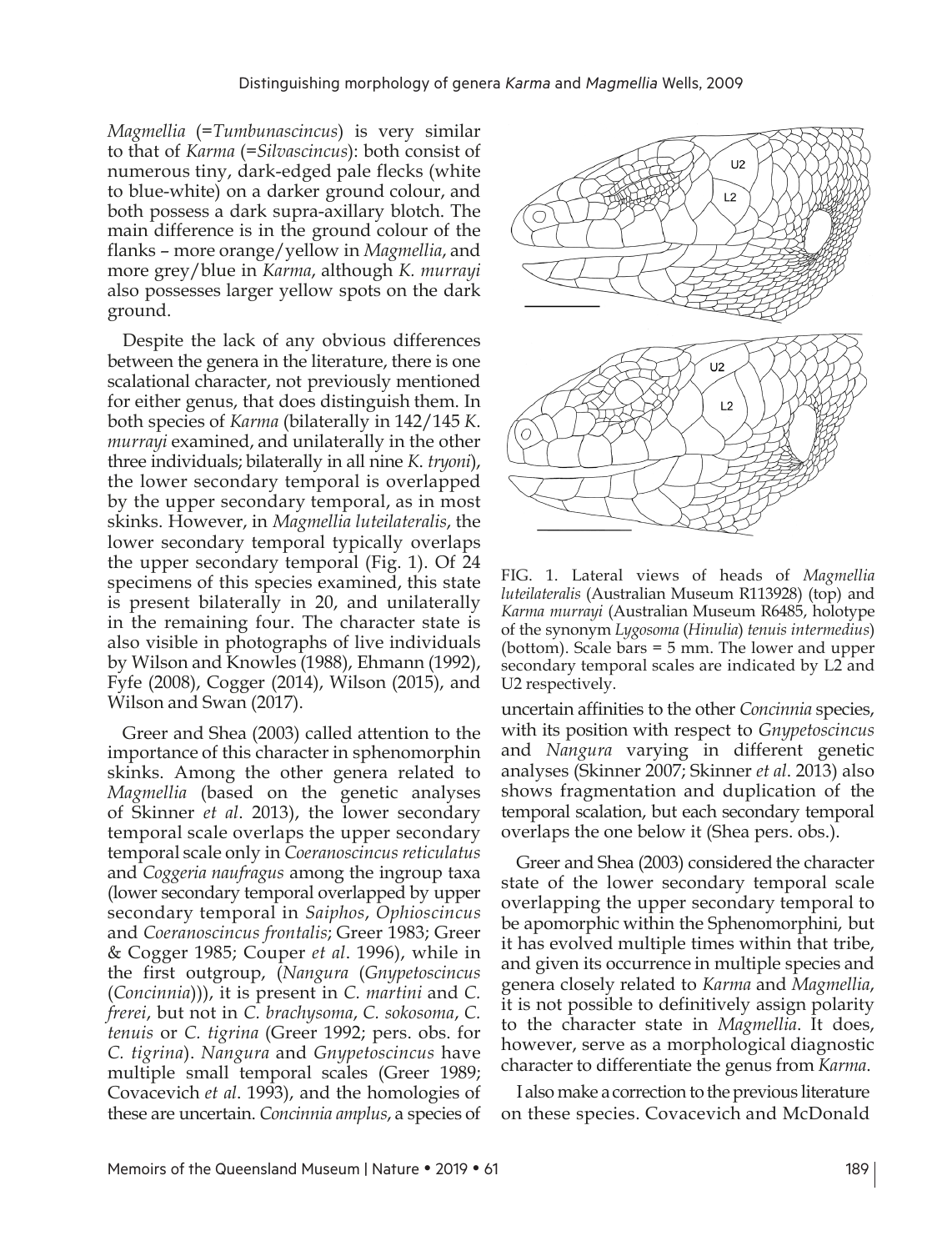(1980) report *M. luteilateralis* as having the fifth supralabial below the centre of the eye and contacting the eye – it is the fourth supralabial (of the six present in both *Karma* and *Magmellia*) that is in this position.

## ACKNOWLEDGEMENTS

I thank Scott Eipper for sharing his notes on ventral colour in *Magmellia luteilateralis*, and Elliot Budd for sharing a photograph of ventral colour in this species.

## LITERATURE CITED

- Boulenger, G.A. 1887. *Catalogue of the Lizards in the British Museum (Natural History). Volume III. Lacertidae, Gerrhosauridae, Scincidae, Anelytropidae, Dibamidae, Chamaeleontidae*. (Trustees of the British Museum: London).
- Cogger, H.G. 2014. *Reptiles and Amphibians of Australia*. 7th ed. (CSIRO Publishing: Collingwood).
- Couper, P.J., Covacevich, J.A., Marsterson, S.P. & Shea, G.M. 1996. *Coggeria naufragus* gen. et sp. nov., a sand-swimming skink from Fraser Island, Queensland. *Memoirs of the Queensland Museum,* **39**(2): 233-241.
- Covacevich, J. & McDonald, K.R. 1980. Two new species of skinks from mid-eastern Queensland rainforest. *Memoirs of the Queensland Museum,* **<sup>20</sup>**(1): 95-101.
- Covacevich, J.A., Couper, P.J. & James, C. 1993. A new skink, *Nangura spinosa* gen. et sp. nov., from a dry rainforest of southeastern Queensland. *Memoirs of the Queensland Museum,* **34**(1): 159-167.
- Ehmann, H. 1992. *Encyclopedia of Australian Animals. Reptiles*. (Collins Angus & Robertson: Pymble).
- Fyfe, G. 2008. Skinks. Family Scincidae. Pp. 258-389. *In* Swan, M. (ed) *Keeping and Breeding Australian Lizards*. (Mike Swan Herp Books: Lilydale).
- Greer, A.E. 1983. The Australian scincid lizard *Calyptotis* De Vis: resurrection of the name, description of four new species, and discussion of relationships. *Records of the Australian Museum,*  **35**(1): 29-59. https://dx.doi.org/10.3 853/j.0067-1975.35.1983.301
- 1986. On the absence of visceral fat bodies within a major lineage of scincid lizards. *Journal of Herpetology,* **20**(2): 265-267. https://dx.doi. org/10.2307/1563957
- 1989. *The Biology and Evolution of Australian Lizards*. (Surrey Beatty & Sons: Chipping Norton).
- 1992. Revision of the species previously associated with the Australian scincid lizard *Eulamprus tenuis*. *Records of the Australian Museum,*

**44**(1): 7-19. https://dx.doi.org/10.3853 /j.0067-1975.44.1992.26

- Greer, A.E. & Cogger, H.G. 1985. Systematics of the reduce-limbed and limbless skinks currently assigned to the genus *Anomalopus* (Lacertilia: Scincidae). *Records of the Australian Museum,*  **37**: 11-54. https://dx.doi.org/10.3853 /j.0067- 1975.37.1985.334
- Greer, A.E. & Shea, G. 2003. Secondary temporal scale overlap pattern: a character of possible broad systematics importance in sphenomorphine skinks. *Journal of Herpetology,* **37**(3): 545-549. https://dx.doi.org/10.1670/104-02N
- Kaiser, H., Crother, B.I., Kelly, C.M.R., Luiselli, L., O'Shea, M., Ota, H., Passos, P., Schleip, W.D. & Wüster, W. 2013. Best practices: in the 21st Century, taxonomic decisions in herpetology are acceptable only when supported by a body of evidence and published via peer-review. *Herpetological Review,* **44**(1): 8-23.
- Longman, H.A. 1918. Notes on some Queensland and Papuan reptiles. *Memoirs of the Queensland Museum,* **6**: 37-44.
- O'Connor D. & Moritz, C. 2003. A molecular phylogeny of the Australian skink genera *Eulamprus*, *Gnypetoscincus* and *Nangura*. *Australian Journal of Zoology,* **51**(4): 317-330. https://dx.doi. org/10.1071/ZO02050
- Pyron, R.A., Burbrink, F.T. & Wiens, J.J. 2013. A phylogeny and revised classification of Squamata, including 4161 species of lizards and snakes. *BMC Evolutionary Biology*, **13**: 93. https://dx.doi.org/10.1186/1471-2148-13-93
- Sadlier, R.A. 1998. Recognition of *Eulamprus tryoni*  (Longman), a scincid lizard endemic to the McPherson Ranges of eastern Australia. *Memoirs of the Queensland Museum,* **42**(2): 573-578.
- Skinner, A. 2007. Phylogenetic relationships and rate of early diversification of Australian *Sphenomorphus* group scincids (Scincoidea, Squamata). *Biological Journal of the Linnean Society,* **92**(2): 347-366. https://dx.doi.org/10.1111/  $j.1095-8312.2007.00843.x$
- Skinner, A., Hutchinson, M.N. & Lee, M.S.Y. 2013. Phylogeny and divergence times of Australian *Sphenomorphus* group skinks (Scincidae, Squamata). *Molecular Phylogenetics and Evolution,* **69**(3): 906-918. https://dx.doi.org/10.1016/j. ympev.2013.06.014
- Swan, G., Sadlier, R. & Shea, G. 2017. *A Field Guide to Reptiles of New South Wales*. 3rd ed. (Reed New Holland: Chatswood).
- Wells, R.W. 2009. Some taxonomic and nomenclatural considerations on the Class Reptilia in Australia. A review of the genera *Eulamprus*  and *Glaphyromorphus* (Scincidae), including